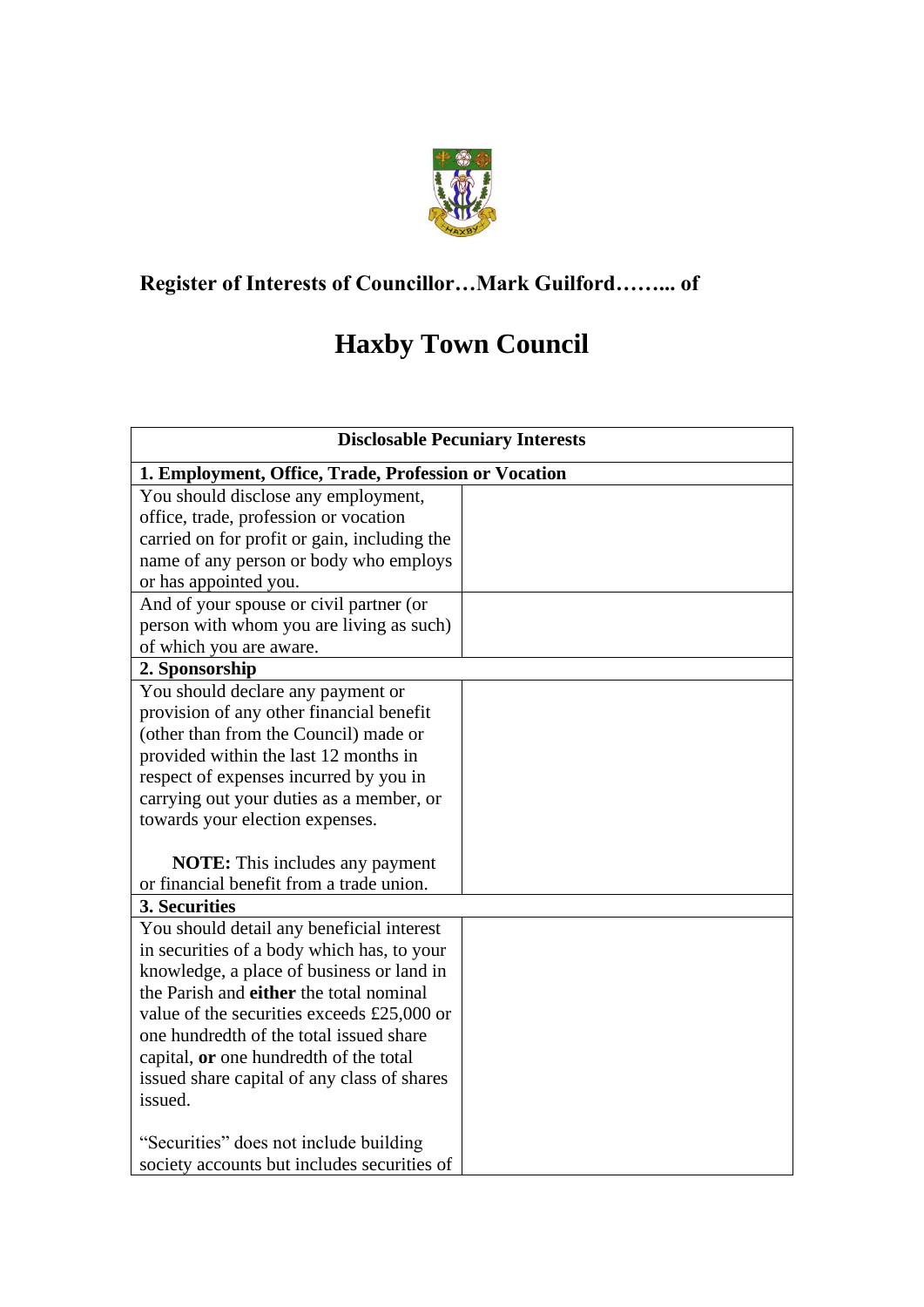| all other descriptions such as shares,                                                  |                                         |  |  |  |
|-----------------------------------------------------------------------------------------|-----------------------------------------|--|--|--|
| debentures, stocks, loan stock and units                                                |                                         |  |  |  |
| of a collective investment scheme.                                                      |                                         |  |  |  |
| And of your spouse or civil partner (or                                                 |                                         |  |  |  |
| person with whom you are living as such)                                                |                                         |  |  |  |
| of which you are aware.                                                                 |                                         |  |  |  |
| 4. Contracts                                                                            |                                         |  |  |  |
| You should detail any current                                                           |                                         |  |  |  |
| undischarged contract made between you,                                                 |                                         |  |  |  |
| and the Council under which goods or                                                    |                                         |  |  |  |
| services are to be provided or works are                                                |                                         |  |  |  |
| to be executed.                                                                         |                                         |  |  |  |
|                                                                                         |                                         |  |  |  |
| You have a beneficial interest in a body,<br>which is a firm in which you are a partner |                                         |  |  |  |
| or a body corporate of which you are a                                                  |                                         |  |  |  |
| director, or in the securities of which you                                             |                                         |  |  |  |
| have a beneficial interest.                                                             |                                         |  |  |  |
|                                                                                         |                                         |  |  |  |
| And of your spouse or civil partner (or                                                 |                                         |  |  |  |
| person with whom you are living as such)                                                |                                         |  |  |  |
| of which you are aware.                                                                 |                                         |  |  |  |
| 5. Land, Licences and Corporate Tenancies                                               |                                         |  |  |  |
|                                                                                         |                                         |  |  |  |
| Land                                                                                    | Own home at                             |  |  |  |
| You should detail any beneficial interest                                               | 4 Old Orchard                           |  |  |  |
| in land within the parish (excluding any                                                | Haxby, York                             |  |  |  |
| easement, or right in or over land which                                                | <b>YO32 3DU</b>                         |  |  |  |
| does not carry the right to occupy or                                                   |                                         |  |  |  |
| receive income).                                                                        |                                         |  |  |  |
|                                                                                         |                                         |  |  |  |
| For these purposes land includes                                                        |                                         |  |  |  |
| buildings and so if own or are the tenant                                               |                                         |  |  |  |
| of the house you will have an interest in                                               |                                         |  |  |  |
| the land.                                                                               |                                         |  |  |  |
| And of your spouse or civil partner (or                                                 |                                         |  |  |  |
| person with whom you are living as such)                                                |                                         |  |  |  |
| of which you are aware.                                                                 |                                         |  |  |  |
| Licences                                                                                | York Men's Shed have a licence from the |  |  |  |
| You should detail any licence (alone or                                                 | City of York to occupy premises on the  |  |  |  |
| jointly with others) to occupy land in the                                              | Hull Road Park in York.                 |  |  |  |
| Parish for a month or longer.                                                           |                                         |  |  |  |
| And of your spouse or civil partner (or                                                 |                                         |  |  |  |
| person with whom you are living as such)<br>of which you are aware.                     |                                         |  |  |  |